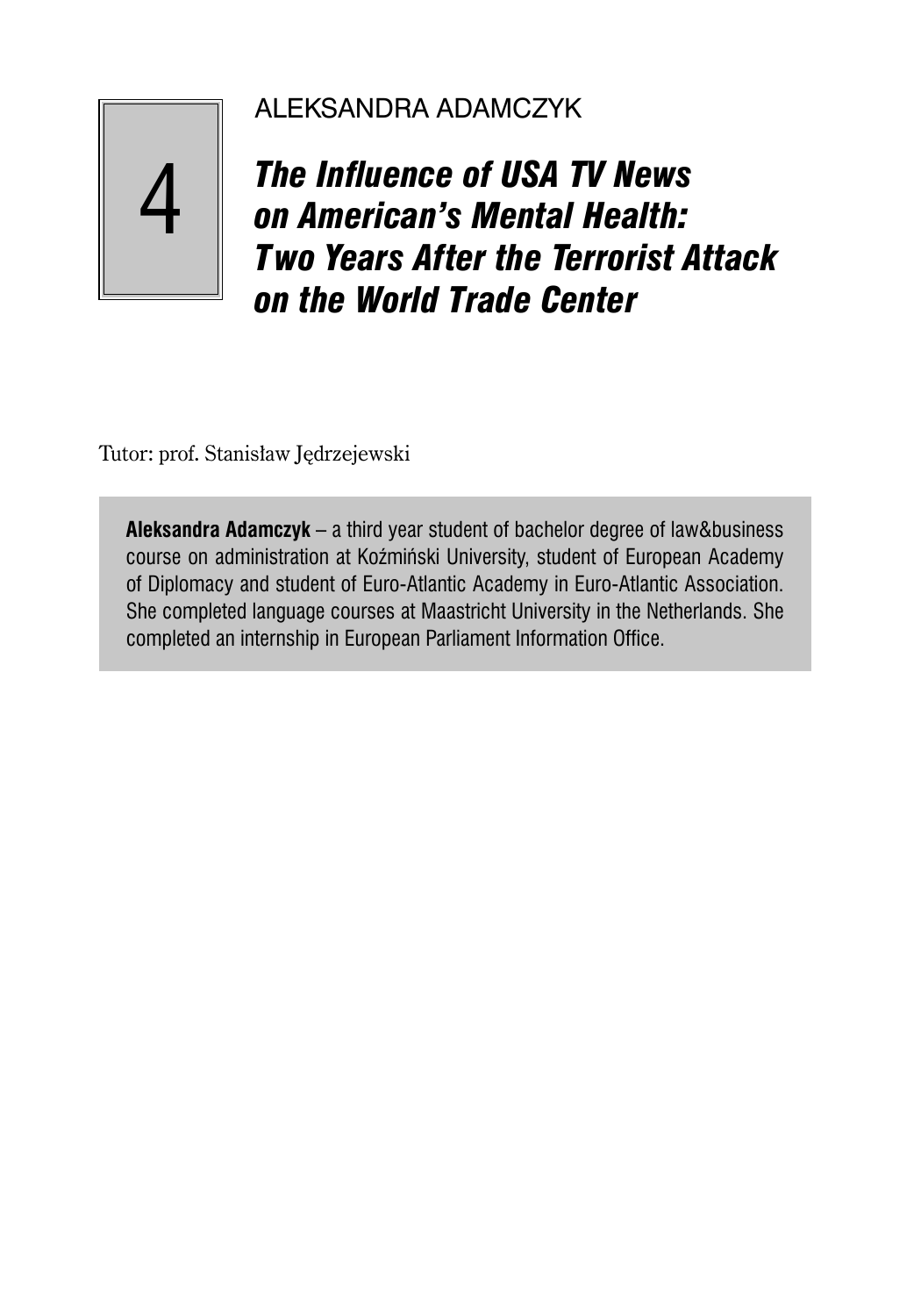### 1. Introduction

People's lives are based on symbols from different ages. The environment provides us with symbols, which create our reality. It makes us learn how everything works and often shows us respected values. Symbols let us share information with other people and communicate. They are the main ingredients of the messages that we spread to others. Thanks to them, we create a relationship with a receiver. One of the oldest known systems that offer us symbols is religion; e.g., mythology. Thanks to these symbols, people were able to spread messages between each other even before they were able to read and write. Later, great artists took inspiration from symbols to create a rich cultural heritage. However, there is still space for individual interpretation. It does not disturb the sense of the message.

Today, the world of symbols is managed by another structure than religion. This structure is television as a mass medium. The public is under constant attack by the incoming news from television, especially TV news. It creates a new reality and forces us to understand the world in a particular way. The content that is broadcast via television can only be interpreted in its literal sense, leaving no room for individual interpretation. Moreover, Television makes all people recipients of the same message. "Television as a medium of the socialization of most people into standardized roles and behaviors. Its function is, in word, enculturation" (Gebner, 1976).

Television has an incredible impact on our lives. It has created a concept of reality through images and information that impacts society on a daily basis. Today people live in a world where facts intertwine with opinion. In the case of TV news, it can be the opinion of a reporter or a policy of the TV station. Television and TV news has created a desire in people to receive shocking information. Often, this information is drastic and full of violence. People are unaware that it has a negative impact on their mental health.

Against this backdrop, the main goal of this essay is to explain how the media influenced the public's mental health by constant reporting of the terrorist attacks on the World Trade Center on the 11th of September 2001. The text shows how the media works, particularly news TV, and the specific aspects which receive the most attention during a broadcast of a tragedy like the terrorist attack on 9/11. Finally, the paper sums up which factors the most influenced Americans' mental health after the attack on the Twin Towers.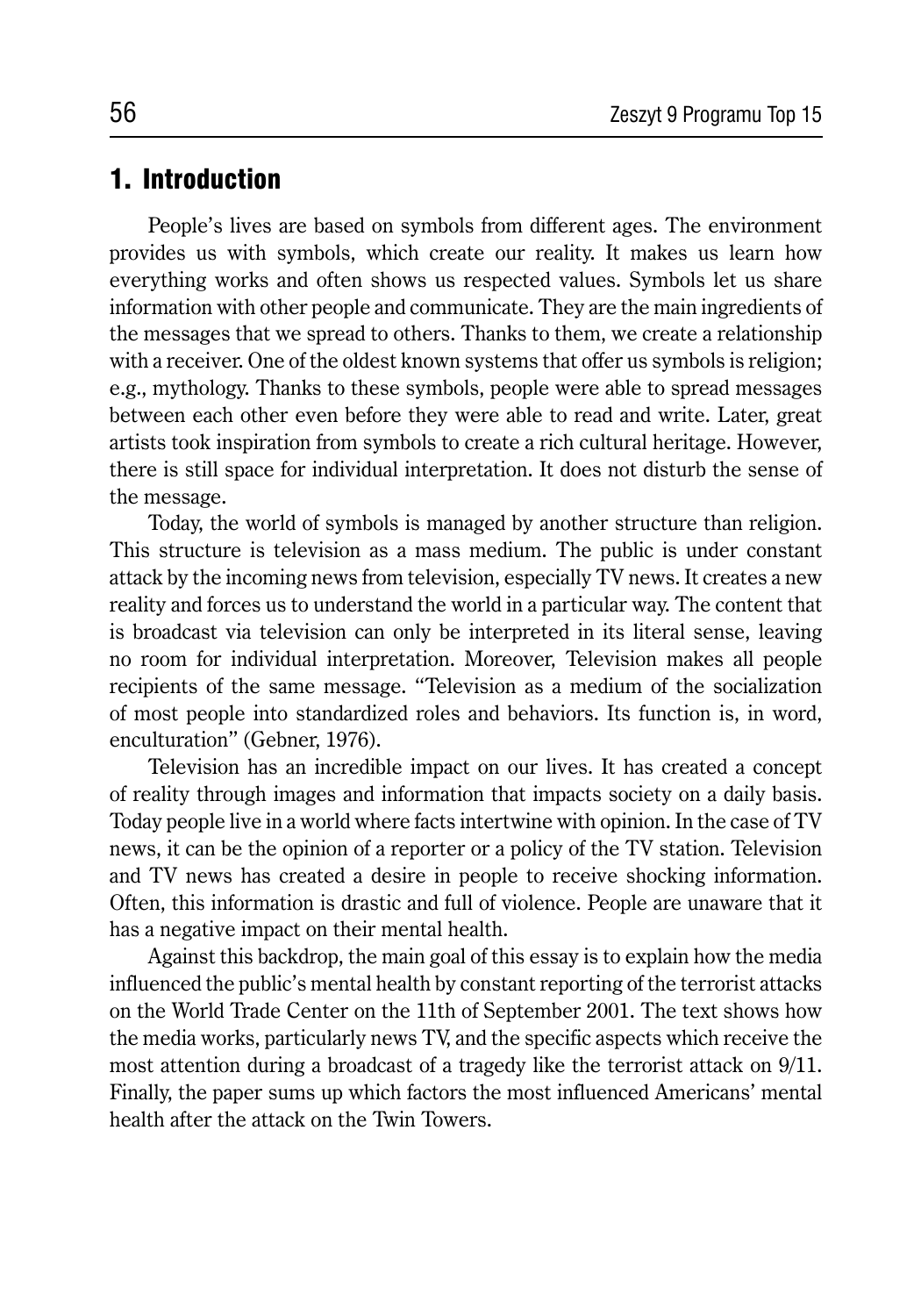#### 2. Why TV and its content gained popularity

Television gained popularity thanks to its simplicity. TV offers a lot for a small price, starting with the fact that one can receive even if unable to read and write. TV offers more than the radio does: we do not only listen to content but also view images. It does not require any effort on the part of the viewer. Moreover, the television does not require any mobility from us, unlike the theatre. All we need to do is turn on the TV.

The average American family accepts television as the indispensable element of family life (Gerbner et al., 1980). Unfortunately, not only adults follow the lifestyles depicted on TV but also children. It is very easy to capture a child's attention using vivid and loud television. This way, unaware parents accustom their children to watching TV and very often get addicted to it. In the future, children will not be able to easily escape from watching television because they will have been watching TV programs all their lives.

#### 3. TV news and its role

The primary role of modern TV news is to spread information around the whole globe. It satisfies our desire for knowledge and information. Thanks to TV, we can know what is happening in the farthest corners of the world. That is one of the reasons why media is so important to society (Nacos, Bloch-Elkon and Shapiro, 2007). Today, many consider that media, particularly TV news, is the most influential tool for the effective impact on our perception of the world compared to all other TV programing. The news is able to control the whole world because of its popularity and availability. It has the same impact on ordinary people as it does on other, more influential groups of people (Hardaway, 2004) We should be aware of the fact that, by watching TV, we deprive ourselves of our own interpretation of the facts. The television offers a clear, concrete message. There is no hidden sense and everything is evaluated.

As in the past, the media affects us deeply, only the medium has changed; before, it was the newspapers, now it is television. Even if we witness some sort of event or accident, the first thing we do after we enter the house is turn on the news to learn about the genesis of the situation and the motives of the people involved. Frequently, the media interpretation of events is dictated by news organizations (Nacos, Bloch-Elkon and Shapiro, 2007). It is important to emphasize that TV news, despite its role in spreading information, is strictly commercial-oriented. Their main goal is, and always will be, to earn money. It is generally known that TV stations care about the number of viewers. Their key to success is giving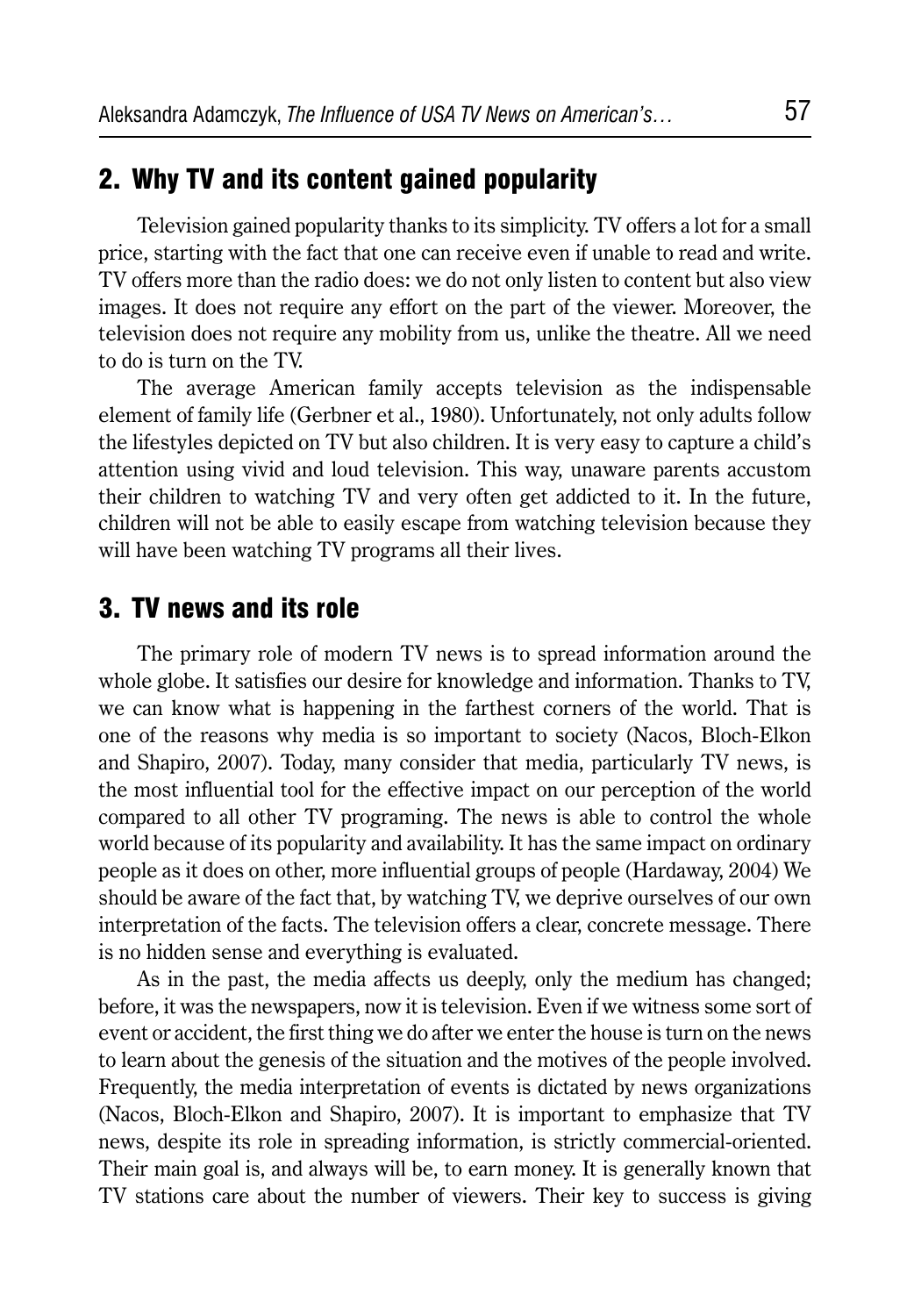society as many breaking news stories as possible. Breaking news is important: it is the newest information that causes a break in the program. According to sources such as "Post-9/11 Terrorism Threats, News Coverage, and Public Perceptions in the United States" that bases on Bok S. Myhem's *Violence as Public Entertainment* (1998) and Shanahan and Morgan's *Television and Its viewers: Cultivation Theory and Research* (1999) – people want to hear unexpected, shocking, and surprising news that get their attention instantly. We can prove this by how TV news reported facts connected with the terrorist attack on the World Trade Center months after the tragedy. The news focused only on the aspects related to the crisis. A survey conducted during a report of the events by a breakfast TV show revealed an interesting observation. When an alert appeared about a potential terrorist threat after the attack, a news report covered it in 734 words; however, when the alert the Department of Homeland Security lowered the alert, twenty-five words sufficed (Nacos, Bloch-Elkon and Shapiro, 2007). This unfortunate phenomenon makes TV stations that broadcast crime, disaster, and human suffering popular. It is obvious that, today, people do not care about ordinary information. They crave information that amazes and surprises them. They do not realize that such news can have a harmful effect on their health or mood. Stressful information can be the reason for undesirable diseases.

### 4. The media and information delivery

The World Trade Center terrorist attack on the 11th of September, 2001, was the most terrible act of terrorism that has occurred in recent decades. The manner in which news frame such event is of utmost importance. Images, reporter's tone and even their outfit can play a huge role in shaping the public's opinion. As an example of the reports of the attack let us take the speech of the former Secretary of State, James Baker, given on the 11<sup>th</sup> of September, 2001, at 5:04 P.M. The media showed the audio of his speech alongside pictures of the World Trade Center.

Baker's message was: "It's a terribly tragic event in my view and it moves us into probably another era, one that we have feared for some time would get us here, as far as our vulnerability to terrorism is concerned. Some of the things that we are going to have to do is to beef up particularly our human intelligence capability so that we're able to penetrate these groups. We've let those slide ever since the mid-seventies. Somehow it has always been a little offensive to us to do the kind of things you have to do to be a clandestine spy and penetrate those groups. We're going to have to get back into that messy business, we're going to have to beef up our security measures" (Anker, 2005). This melodramatic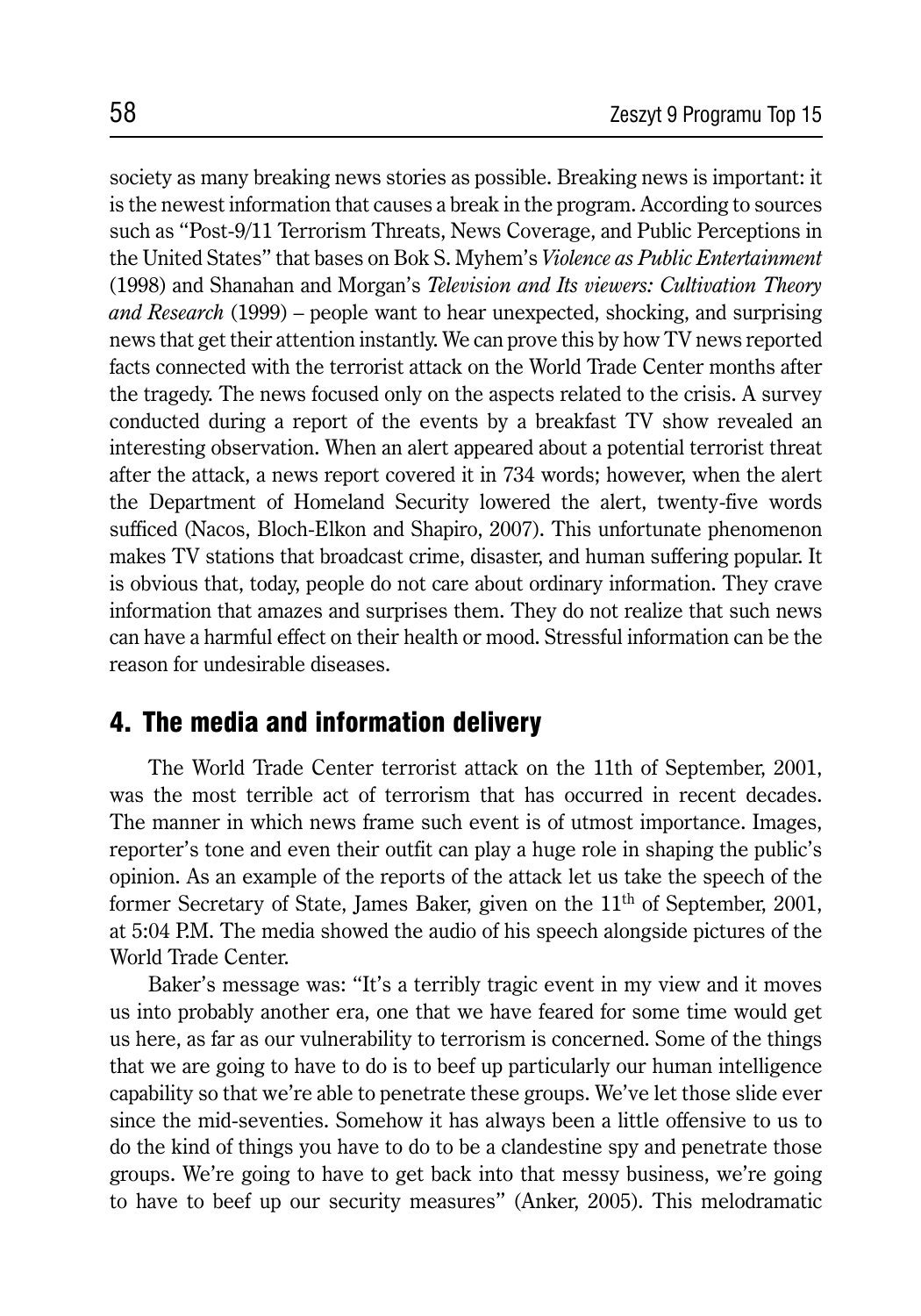audiovisual presentation lasted for a minute and was constantly repeated, even seven times in one hour (Anker, 2005). Moreover, even the color of the subtitles, which is presented in the TV news is also relevant. When the words "TERRORIST ATTACK" appear in red over a background in natural color, black or white, our subconsciousness chooses which words are important, and which are stronger and more powerful. It is not surprising that red is the color of aggression and was never associated with peace. When we are switching channels and suddenly see the evening news with a title in big font in an aggressive color, it makes us immediately focus, even without reading the content. During the early 2000s, the attack on the World Trade Center was the most covered story in the media. In a few seconds, the message about the tragedy spread not only to New Yorkers but around the entire world. During that time, information began to spread throughout world society. TV presenters wanted to show this "breaking news" to the world and everybody wanted to be first in giving us the most "relevant" information. They gave everything they had in order to detect, record, and discuss it. Sometimes, these discussions were inappropriate. People could see reporters with masks on their faces standing among the ruins of the attack. The World Trade Center area was full of dust, blood, and injured people. The most tragic facts have been reported on live air. People could see others dying in the debris and those faced with the choice of dying in the flames or quickly jumping from the window many meters above the ground. For these people, their lives finished the moment they have decided which way to go. TV news in the whole of the United States showed how people fell down from the highest parts of the Twin Towers repeatedly. It was the best way to spread the fear of terrorism among society. People realized the tragedy of large-scale terrorism. Moreover, TV news increased the popularity of those terrorists. This is what terrorist groups like al-Qaeda wanted: popularity and influence. Their purpose is to spread fear in society, to defeat everyone that opposes them. TV news is a very useful tool to achieve that.

### 5. The con sequences of prolonged tv news exposure

Terrorists want to spread panic and media helps them with that mission. We might be afraid that by talking about terrorist groups we help cause new terrorist attacks. On the other hand, thanks to the media we get information. We can be prepared for the next similar situation and prevent the muddle and panic. In addition, we can do more to prevent attacks. The survey conducted between 13–14.09.2001 among a random sample of 959 Americans interviewed by telephone shows that 85% of people from all the states of America want to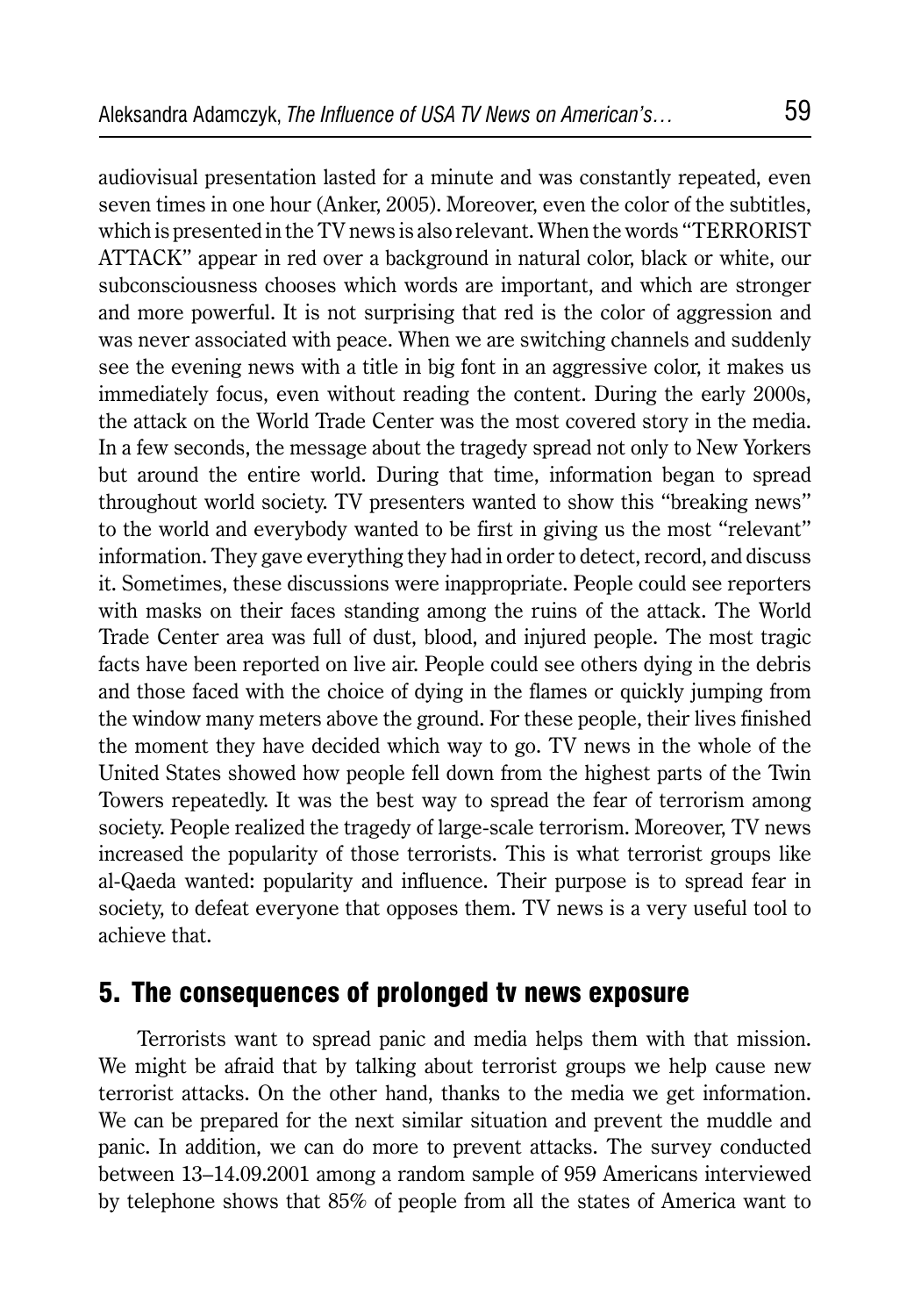support military organizations which actively oppose terrorist groups. Soon after the study, in 2002, the USA Congress proclaimed that the States is willing to use military forces against, for example, al-Qaeda.<sup>1</sup> This response means that TV news contributed to US foreign policy and we may well have less terrorist attacks in the future. On the other hand, the exposure to these dramatic scenes has negative effects for public mental health. Viewing violent scenes has an impact on the mental health of viewers. Most people did not see such images in movies, and then they were forced to watch this in reality. The sight of blood on injured people who escaped from the burning building and emergency services working at their limits made the society suffer.

Gerbner's theory of cultivation shows how watching TV affects people's behavior. We know that the commercialism of TV is the reason why it is full of violence. We can find TV news in this scheme as well. George Gerbner states that, because of that, people who watch TV can become afraid of the world. The violence presented on TV can be the reason why we stop trusting people around us – and we feel insecure (Griffin, 2003, p. 381–390). All the family members have almost unlimited access to TV.

According to Gerbner, violence is the cheapest way of getting people's attention by showing them the "rules of this world." Gerbner created his own definition of violence for the purpose of carrying out his research which is: "violence is the overt expression of physical force (with or without a weapon, against self or others) compelling action against ones will on pain of being hurt and/or killed or threatened to be so victimized as part of the plot. Idle threats, verbal abuse, or gestures without credible violent consequences are not coded as violence. However, 'accidental' and 'natural' violence (always purposeful dramatic actions that do victimize certain characters) are, of course included" (Gerbner et al., 1980). This definition included events like accidents and natural disasters. The consequences of constant TV watching are the most visible after time passes, when a person changes their behavior. Gerbner divided TV consumers into three groups. The first group consists of those who watch TV four or more hours per day (25% of population). He calls this group heavy viewers. Those who watch TV between two and four hours per day (50% of population) are medium viewers, and those who watch TV up to two hours per day – light viewers (25% of population). Gebner focuses his attention on the two extremes. To prove that people who watch TV are more likely to feel insecure, Gerbner conducted a survey. During the survey, he asked people how high is the probability that they will be involved

<sup>1</sup> CBS News.com, Poll: Revenge and Return (Sept.15, 2001) available at http://www.cbsnews. com/news/poll-revenge-and-return/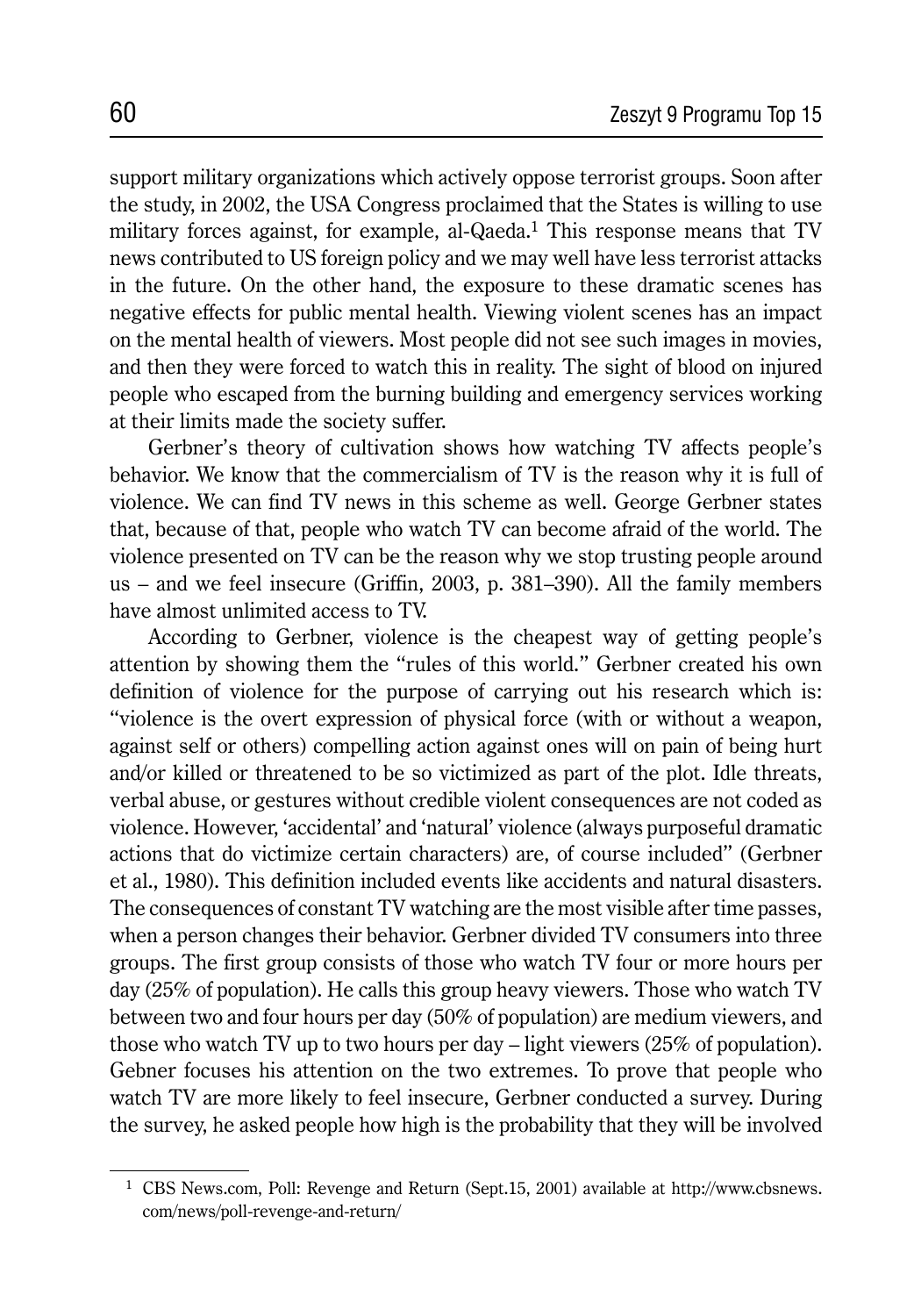in an act of violence or crime sometime next week. Heavy viewers declared that they think that the chance for this would be 1:10, while the light viewers answered that the probability is 1:100. Both groups were wrong. The statistics show that the real probability is 1:10 000. It shows how people exaggerate the scale of the threat. Being constantly exposed to TV's crimes and violence, heavy viewers are sure that around 5% of the society is involved in defending the law and policemen use firearms every day, which is clearly inaccurate. According to Gerbner, there are two ways to explain why people act this way.

One of them is called "mainstream." Mainstreaming touches viewers who constantly watch TV and, because of that, they build the same outlook of the surrounding world through exposure to the same images and statements on TV (Gerbner et al., 1980). Because the TV tries to attract as many people as possible, it sets the mainstream by normalizing a program that will appeal to the widest group of people. Television therefore creates common opinion among the public (Griffin, 2003, p. 381–390). The audience is less critical than they should be and follow the opinion of others (Mrozowski, 2000, p. 389–392). Gerbner shows that, because of this, we have to deal with the blurring of social differences in politics and economics. TV glorifies the middle class and all viewers subconsciously identify with it.

The second reason for people's miscalculations is called "resonance." It states that witnesses of violence feel unpleasant flashback every time they see similar images on TV. They nevertheless tend to form a relationship between real life and TV images.

### 6. General fear

People watching TV news during and immediately after the terrorist attack on the World Trade Center experienced more stress, anxiety, and even mental health problems than those who did not watch the events (Nacos, Bloch-Elkon and Shapiro, 2007). People constantly exposed to any TV news about terrorism, terrorist attacks, and the 9/11 tragedy became more susceptible to mental illnesses. The American society has been deeply affected by the news regarding the September 11 attack on the World Trade Center. One of the first surveys, conducted via telephone during the following week after the attack, shows that 44% of Americans showed symptoms of substantial stress and more than 90% were showing at least one symptom of such stress (Schauster, 2001). American TV news spread general panic in the USA. People under the influence of such a large amount of information, data, and reports from the terrorist attack on the World Trade Center became more and more horrified. During the first few weeks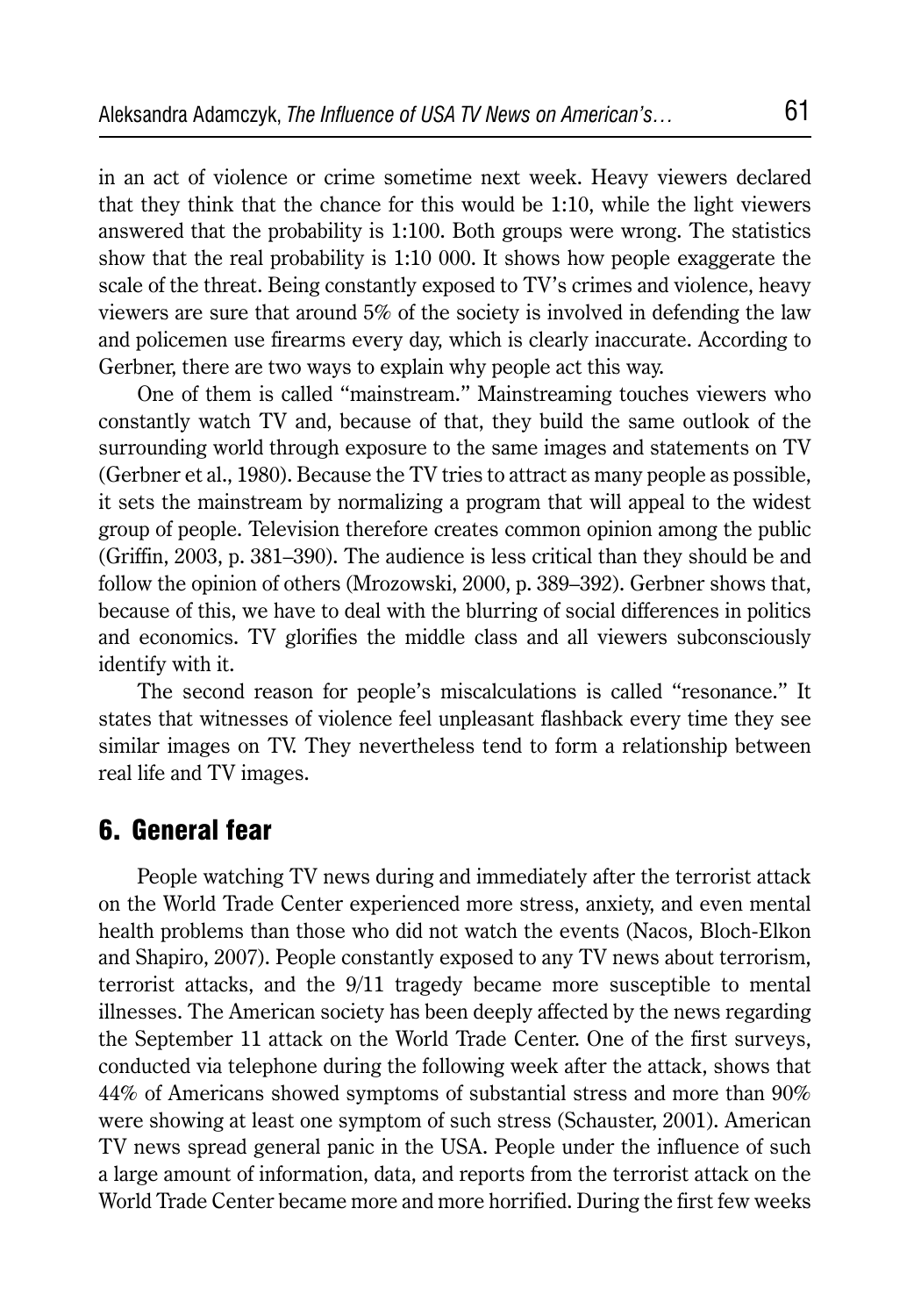after the tragedy, some people began conducting research on the state of anxiety of the Americans. In the aftermath of the terrorist attack, 88% of the American society stated that the next potential terrorist attack on America is "very likely" or "somewhat likely" in the coming months (Nacos, Bloch-Elkon and Shapiro, 2007). These figures show how much America was intimidated by terrorists and the extent that television news has sparked this fear in society. TV news had made society convinced that they will see another terrorist attack and hence a tragedy. Furthermore, in the following days after September 11, four out of ten Americans were sure that they are in danger and it is very likely that the next potential act of terrorism could happen nearby. In the weeks following the WTC attack, more than half of all Americans thought that they and their families were at risk of the next terrorist attacks (Nacos, Bloch-Elkon and Shapiro, 2007). Terrorists achieved their heinous goal. America was steeped in panic and, what is more, American TV news played a huge role in this terrible situation (Ahern et al., 2004). The attack of al-Qaeda was a popular topic not only in the USA but in the whole world.

The whole globe is now aware of the power of terrorism. The research that we can find in "Post-9/11 Terrorism Threats, News Coverage, and Public Perceptions in the United States" shows that the media has the most influence on our sense of security. Over several years, we see that any information about al-Qaeda or the probability of the next terrorist attacks increases the sense of fear in society. Stress is very unhealthy and causes many illnesses, including Post-Traumatic Stress Disorders (PTSD). People paniced due to the large amount of news stories about a real threat to their lives. Facing this tragedy, people developed other forms of interpretation about the genesis of this act. This was so because people never faced such events before. People were too scared to verify the information. Moreover, they wanted to know more all the time. That is why they were watching TV constantly, which resulted in mental illness.

The pattern of human behavior in the face threat to life has been long known. An excellent example is the American incident of October 30, 1938. On the eve of Halloween, a group of actors in a New Your Studio decided to broadcast a story about an invasion from Mars. The broadcast was extremely realistic. One out of 6 million recipients believed that the news was authentic (Cantril, 1940). American society felt threatened due to broadcasted news coverage which was actually a Halloween story. This situation allowed human behavior to be precisely observed in the face of panic. The survey was conducted on a group of 135 people, where 100 people testified to be scared because of the situation. Americans remained panicked even when the broadcast was stopped, and a significant amount of time had passed.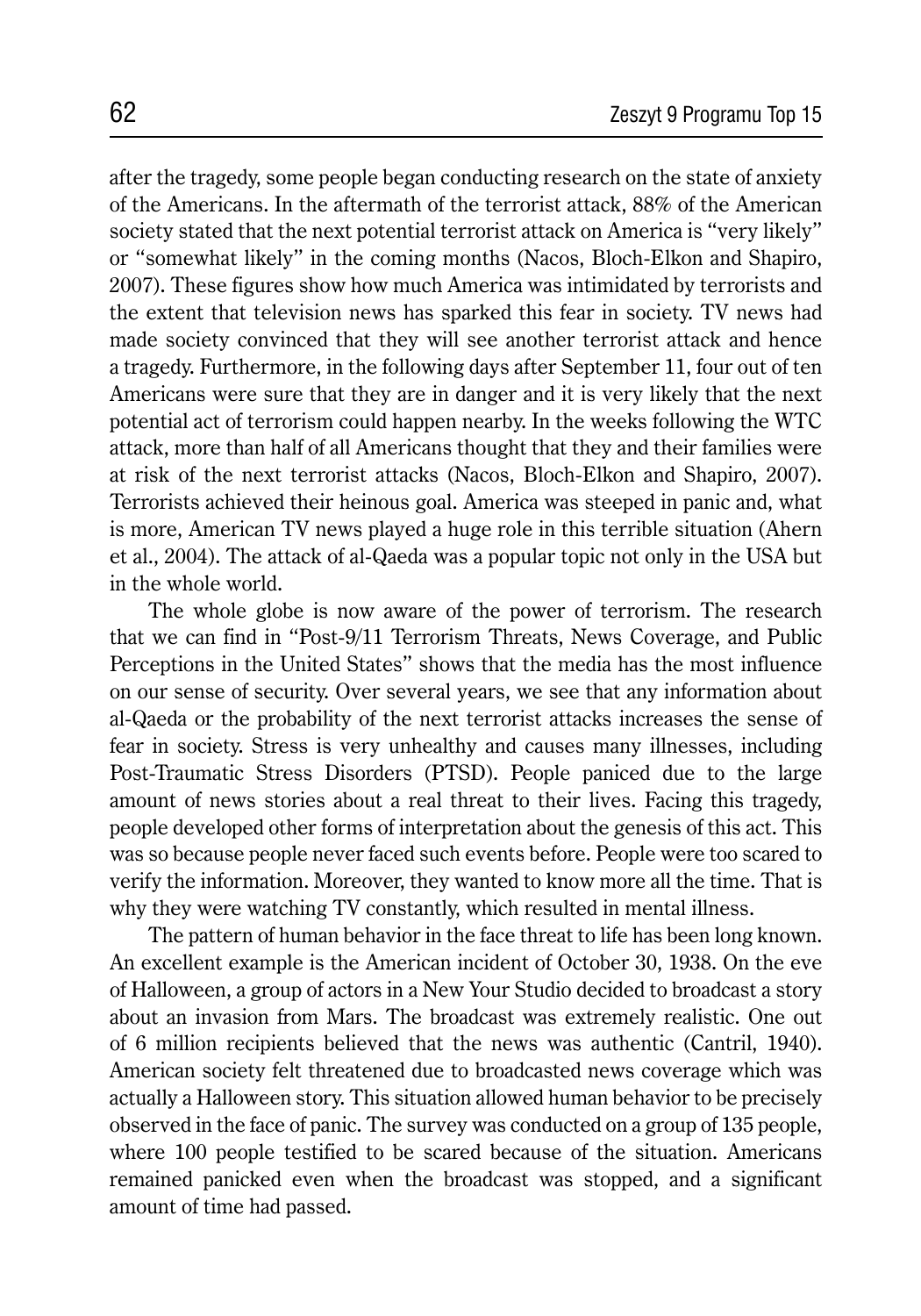Americans were praying and crying in the aftermath of the "Invasion from Mars." Some of them were calling their families, some were trying to warn their neighbors, and some were driving at high speed, trying to run away from death. Broadcast and TV carried on giving a description of human behavior many weeks later. Where does panic come from? Many people stopped reading the newspaper and decided to listen to the radio instead. They were sure that the radio transmits important authentic information: "We have so much faith in broadcasting. In a crisis it has to reach all the people. That's what radio is here for," said one of the interviewees (Cantril, 1940). Most of the people who believed that the story was authentic were less educated and had a lower income.

People believed this story because it was unusual, and they did not have any prior experience with similar stories. They had to rely on an "expert" opinion. The expert was presented as a very important person who knows the topic very well. He was called an astronomer. He was putatively talking with many professors from different countries. Additionally, to make the transmission more realistic, the authors presented an opinion of a person that was referred to as the US Secretary of State. It made the message sound very reliable to the broader public. What is more, the actors were very convincing. One of them was noted saying "This is the most terrifying thing I have ever witnessed (…) This is the most extraordinary experience. There are no words." The actor pretended that he was witnessing the situation and allowed people to imagine how incredible it was (Cantril, 1940).

There are four ways in which the broadcast was received. The first one is a group of people who do not believe in broadcast. For them, the message sounds like a piece from a fantasy book: "At first I was very interested in the fall of the meteor. It isn't often that they find a big one just when it falls. But when it started to unscrew and monsters came out, I said to myself 'They've taken one of those *Amazing Stories* and are acting out. It just couldn't be real. It was just like some of the stories that I read in *Amazing Stories* but it was even more exciting" (Cantril, 1940)*.* The second group of people decided to verify the information by listening to the radio. They checked in the newspaper what kind of program is being broadcasted and they realized that it was not for real. The third group of people tried to verify the information with the program list in the newspaper, however they still believed in the broadcast. The last group did not check the program list at all. They were sure that the broadcast is authentic. One of the reasons why they did not feel the need to verify the information was the scale of their fear. They stated that they were more concerned about their lives than about checking if the information is reliable. The same occurred in the case of the World Trade Center terrorist attack. Another reaction was indifference to death, some people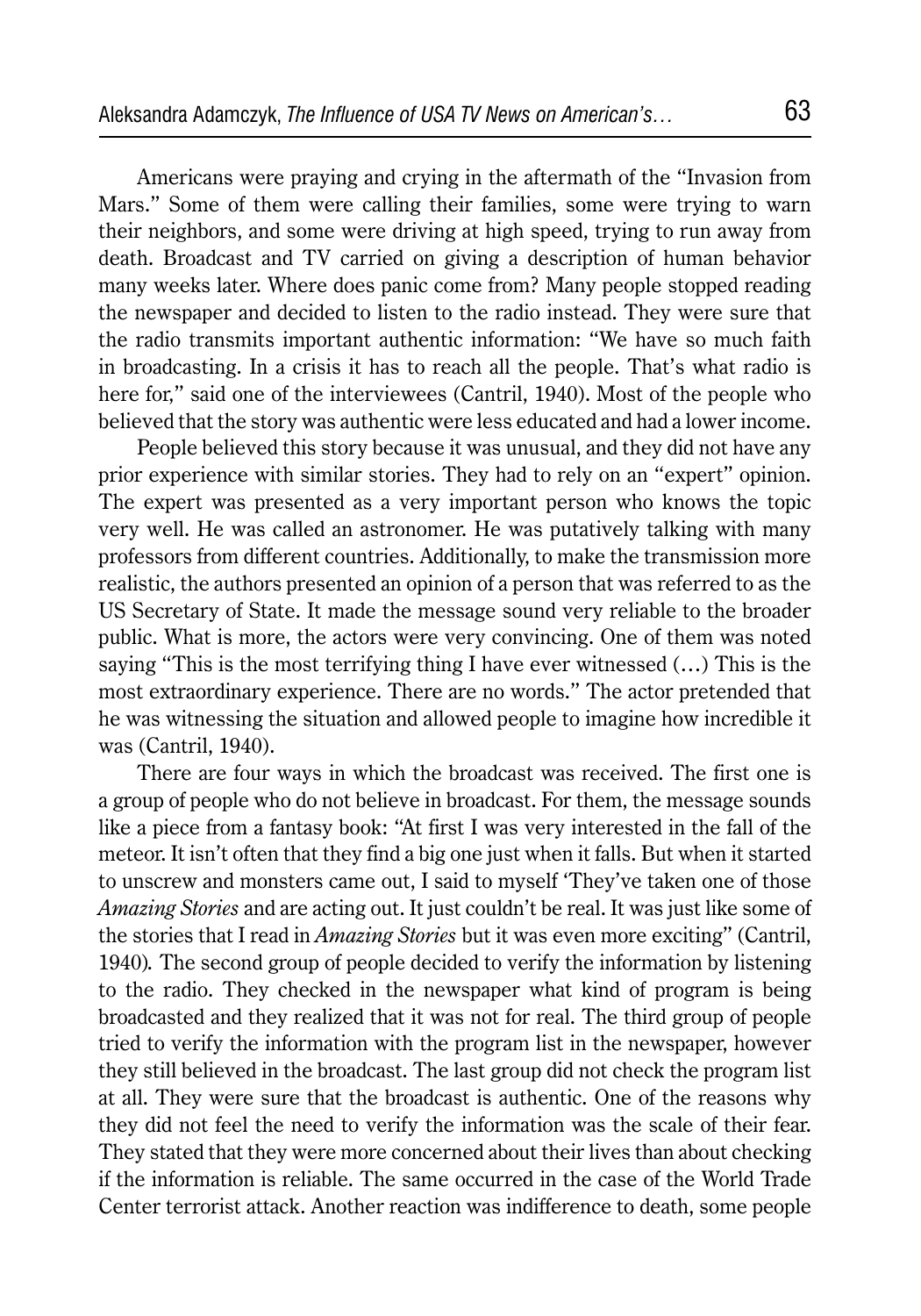decided that the tragedy did not matter since the incident had already happened and there was nothing they could do about it.

Why were some of the viewers able to look critically at the story? It depends on our ability to process the stimuli and classify them as essential or irrelevant. Some people were sure that it was the end of the world according to their religious belief. People who believed in *God* used their belief to analyze the situation. This group of people was focused only on that fact and they treated the rest as irrelevant, also the possible verification of the broadcasted news with the program in the newspaper. The other group of people who decided to check the program in the newspaper were unsure whether they were able to make a reliable evaluation. They decided to help themselves by verifying information at the beginning. Another example of how broadcasted news could be verified would be carefully listening. One of the listeners found a mistake in the speech of the announcer. When we have to deal with information, which we are not able to verify with the knowledge that we possess, as we never had the chance to encounter such a problem before, we often rely on the opinion of others. However, it is good to listen them carefully. Probably, in their speech there will be a part dedicated to the subject that you have knowledge about. If this part does not correspond with the truth, the probability that the rest is authentic diminishes. The next method of understanding information concerns people that are not able to match the story to any of their standards of judgment. This group of people is unable to create their own interpretation and usually follows the first interpretation available. The last way of understanding is the absence of reflection that the information may be potentially untrue (Cantril, 1940).

The panic in society was spread by a group of people convinced that not only were their lives endangered but also their financial and physical position. The same happened in the case of the World Trade Center terrorist attack.

### 7. Post-traumatic stress disorder

In the first few weeks after the World Trade Center attacks, the first symptoms of mental illness occurred. The symptoms were stress, re-occurrence of symptoms of previous psychiatric disorders present, and appearance of new psychiatric disorders, called post-traumatic stress disorder (PTSD), which was resulted from the tragedy (Randall, Marshall and Galea, 2004). Post-traumatic stress disorder is an ailment that affects people who witness a tragedy, cataclysm, or personal trauma. This disorder can develop any day, making the patient suffer more. After September 11, PTSD symptoms usually occurred, however not always, during the first three months. It is not easy to identify this ailment, since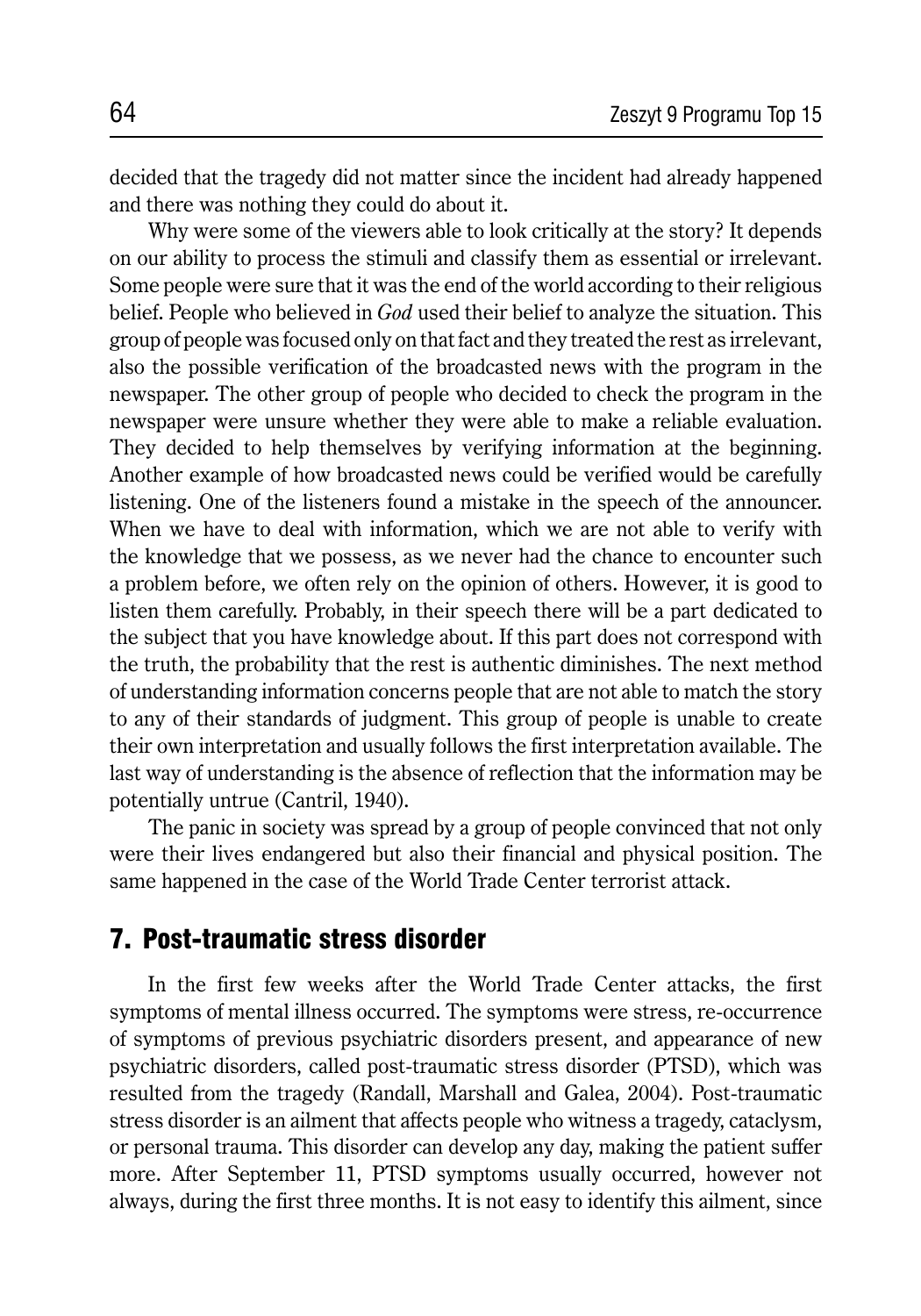its symptoms are similar to those of stress, anxiety, and depression. People with PTSD may have disturbing nightmares and flashbacks of the tragedy. Furthermore, it is possible to feel isolated from others, depressed, incapable of experiencing pleasure, and sometimes having suicidal thoughts (Randall, Marshall and Galea, 2004). This is a disease no one would like to suffer. Somebody who survives tragedy must struggle with this illness every day. There is no moment of rest and, even at night, the nightmares prevent it (Propper, 2007, s. 334–340). The images from the attacks can be seen almost constantly. Sometimes those dreams turn into nightmares. It is not surprising that patients cannot cope with the disease and begin to think about suicide. Scholars estimate that the number of people who died in the terrorist attack on the World Trade Center was around 3,000. In fact, there are many more victims. Many Americans have witnessed this tragedy. Although not every American saw it first hand, losing a friend or family member or seeing it on the news along with the horrible images was enough to feel the pain connected with this tragedy.

### 8. The spread of mental illnesses across the USA

The USA is a country that has the largest number of psychotherapists in the world. After the terrorist attack on the World Trade Center, this number increased. Mental health problems reveal themselves through symptoms such as stress, fear of loss of shelter or work, PTSD, and other. There are studies that show a correlation between watching TV programs about terrorist attacks and symptoms of PTSD. The research began immediately after the tragedy. TV news showed so many horrific reports from the place of the tragedy that people were already affected by symptoms of mental illness five days after the attack. Researchers used phone calls to ask people about any symptoms of PTSD. The call considered adults who lived in the United States during the attack on the World Trade Center. Researchers were looking for five different kinds of PTSD symptoms among participants of the survey. Those symptoms were the feeling of upset, flashbacks of images from the event, difficulties with concentration, insomnia, and irritation. The survey showed that 44% of the interviewees declared having at least one of the symptoms (Randall, Marshall and Galea, 2004). Later, the research focused on children and their symptoms.  $11\%$  of 1.1 million examined children had symptoms of PTSD. Moreover, 10% of children said that they were afraid of being in public places. Many children had personal problems related to the terrorist attack on the World Trade Center. Their most common problem was recurrent thoughts about the attack. 76% of the interviewed children reported this symptom. Additionally, more than 40% avoided the topic of terrorist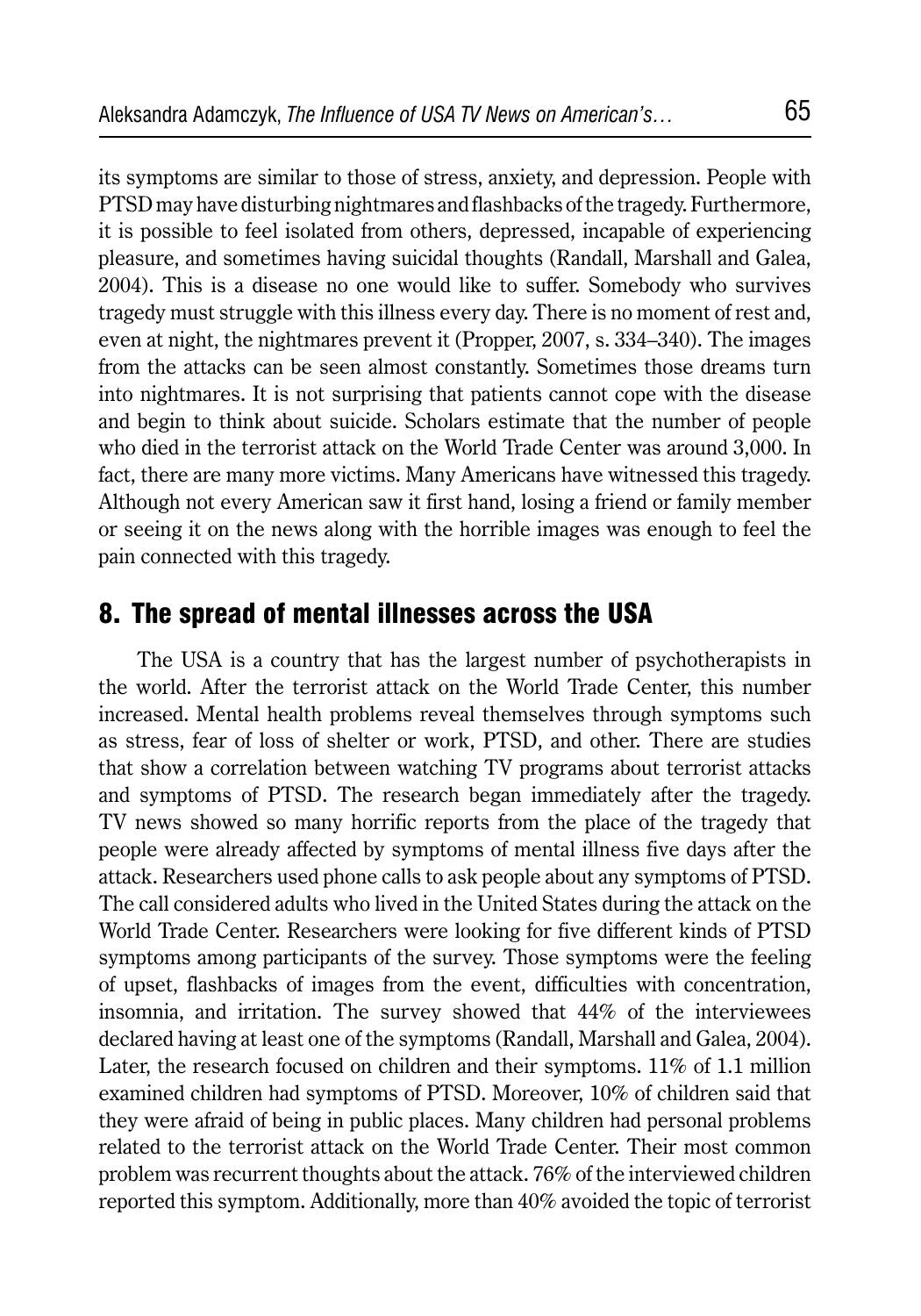attacks in their conversations, 24% declared problems with falling asleep, and 17% had nightmares (Randall, Marshall and Galea, 2004).

Moreover, researchers examined people who have seen the worst images on the TV news; e.g., with people falling out of windows of the top floors of twin towers of the World Trade Center. Many months after the attack, researchers noted some correlation. People who were constantly watching TV news about the attack had more chance of experiencing PTSD symptoms. The results of this research also showed that 58% of people who spent more than thirteen hours in front of the TV had symptoms of PTSD. However, only 37% of people who spend 0–3 hours in front of the TV had the same problem (Randall, Marshall and Galea, 2004). The results of this research show that people overwhelmed with information and images from the terrorist attack on World Trade Center had more problems with PTSD. From 3.1 million New Yorkers, 520,000 have PTSD (Goode and Eakin, 2002). PTSD results in more problems than just nightmares and stress. People who suffer from PTSD also have problems with stimulants such as alcohol, cigarettes, or marijuana. More than 28% of people declared that their use of alcohol, cigarettes, or marijuana increased after the terrorist attack on the World Trade Center (Randall, Marshall and Galea, 2004).

### 9. Conclusion

In the beginning of the essay I pointed out that TV news provides us with new information from around the world. The foregoing discussion attempted to show that TV news can sometimes endanger us all. The above arguments prove that TV news can exacerbate our stress, panic, and mental illness. The essay shows that American TV news increased PTSD symptoms in people. This disease is very complex and its symptoms differ, ranging from minor nightmares to tormenting suicidal thoughts. TV messages caused the symptoms not only in adults but also in children. Television stations constantly showed the same terrifying images. Society is not resistant enough to not react emotionally to images of people jumping out of the windows and dying. America was in panic because of permanent exposure to this tragedy. The 9/11 terrorists aimed for exactly that: to spread panic and fear among US citizens. As a result, we have more terrorist attacks in the world. More people who believe in Allah want to take part in a religious war because of a promise of being saved in the future. Due to television news, such behavior became popular not only in America but around the world. TV news made the whole world afraid of terrorism.

Those who participate in creating television media should be aware of the possible consequences of their activities. In the age of commercialism,